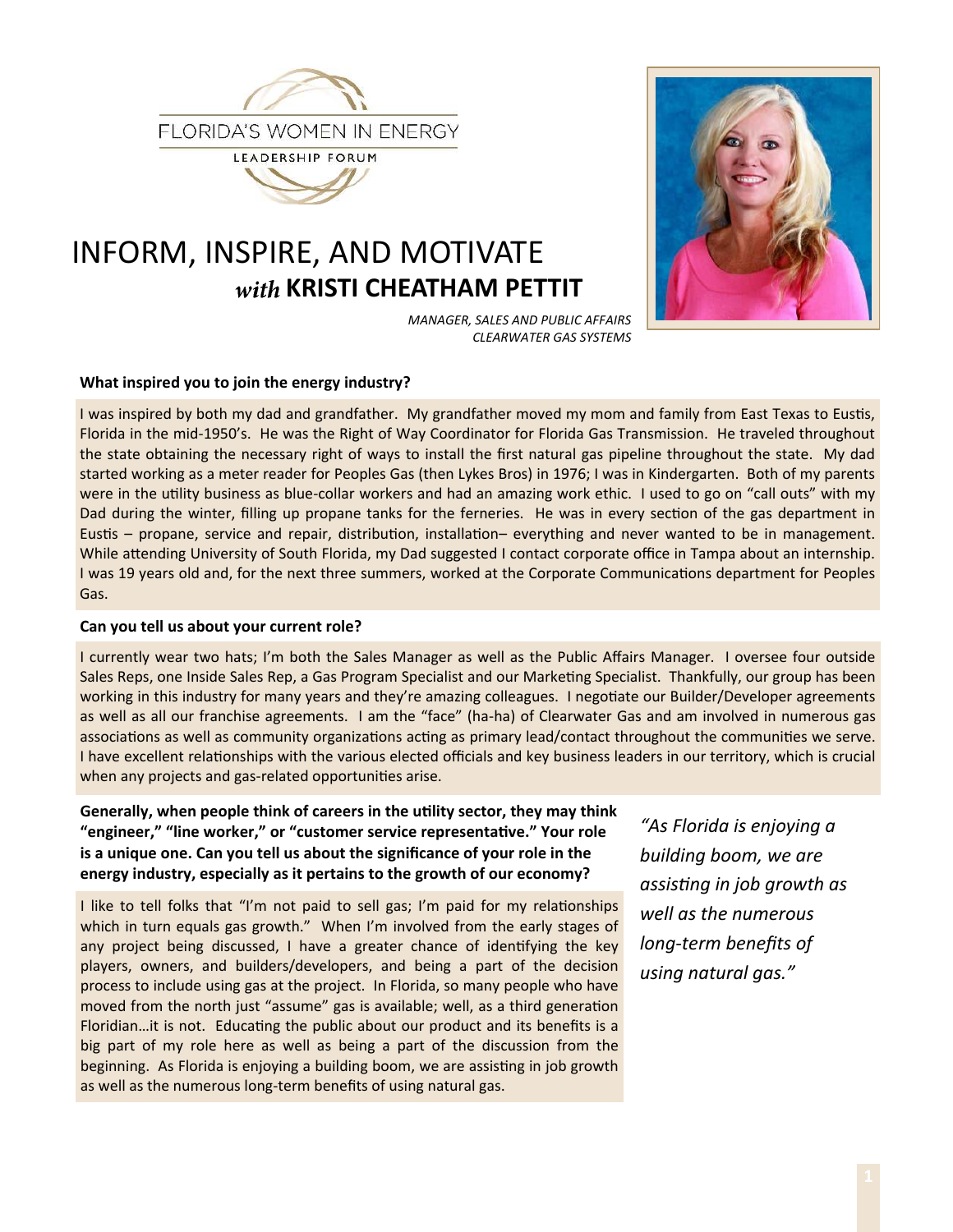## What led you to practice sales and public relations in the energy industry in particular? What is an idea, a motto, an insight, a person, or an experience that you feel has motivated you along the way?

My Momma said I always had a gift for gab and I never knew a stranger. I knew I wanted to use these "gifts" in my career; I didn't know my college degree would come into play EVERY DAY in the gas industry. Growing up with the family already in it, it was a very easy (natural) path choice that continued as I moved from Peoples Gas to Clearwater Gas in May 2000. I would say that John Hamilton and Joyce Wellman Fisk were CRUCIAL mentors to me during my career at Peoples Gas as well as Wraye Grimard. John and Joyce guided my community relations and marketing skills, and Wraye Grimard is a role model for any woman in our industry, having started out as a customer service rep, worked full-time, went to college, raised children, and retired from TECO as the Gas Supply Procurement Director for all the state's gas supply. Obviously, my parents were a huge motivating factor as I never want to disappoint my dad following in the industry and my mom has ALWAYS been my number one cheerleader...she still is today!

# Many experiences have a "click" moment. In the course of your career, can you recall a particular moment when it truly clicked for you that energy is the place to be?

I would say that when TECO purchased Peoples Gas in June 1997 and I was asked to leave the Corporate Communications department to be promoted to Builder Sales Rep in Orlando. I homed in on the relationship/sales side and learned the stages of how to close deals.

"With my Dad as a field worker, I will ALWAYS have a special 'place' for the guys who are in the field doing the hard work, especially in this Florida heat."

## What is the most memorable lesson or skill that you have learned in the energy industry?

Respect. You never know who you're talking to, so respecting everyone along the way is ALWAYS the best way to earn respect and show respect. With my Dad as a field worker, I will ALWAYS have a special "place" for the guys who are in the field doing the hard work, especially in this Florida heat. Treat EVERYONE EQUALLY! My dad's mom was a citrus packer and his dad was a City of Eustis garbage collector, so I would like to think that I've always treated everyone equally.

## What do you look forward to most in the work that you do?

Getting the right people together. Making the relationship connections that do not necessarily benefit me directly but knowing that I have built and maintained a network of all types of professionals at various levels in their careers whom I can rely upon to accomplish tasks and get my message out there.

"Our industry in the state allows for all of us gas companies to work together on spreading our messages. This is far from where we just were 20 years ago, let alone several decades ago."

### What is a challenge that you have been proud to see the industry overcome?

In Florida especially, it's that natural gas is a SIGNIFICANT player now in our state's energy diversification portfolio. Since only having natural gas in the state in the late 50's - early 60's, we are not an afterthought. More homeowners, developers, and builders are now bringing the idea of using gas in their projects/home to the US. Even though folks do not always think of us when deciding on energy use at various projects, I think we have made significant improvements throughout Florida in educating folks. Our industry in the state allows for all of us gas companies to work together on spreading our messages. This is far from where we just were 20 years ago, let alone several decades ago.